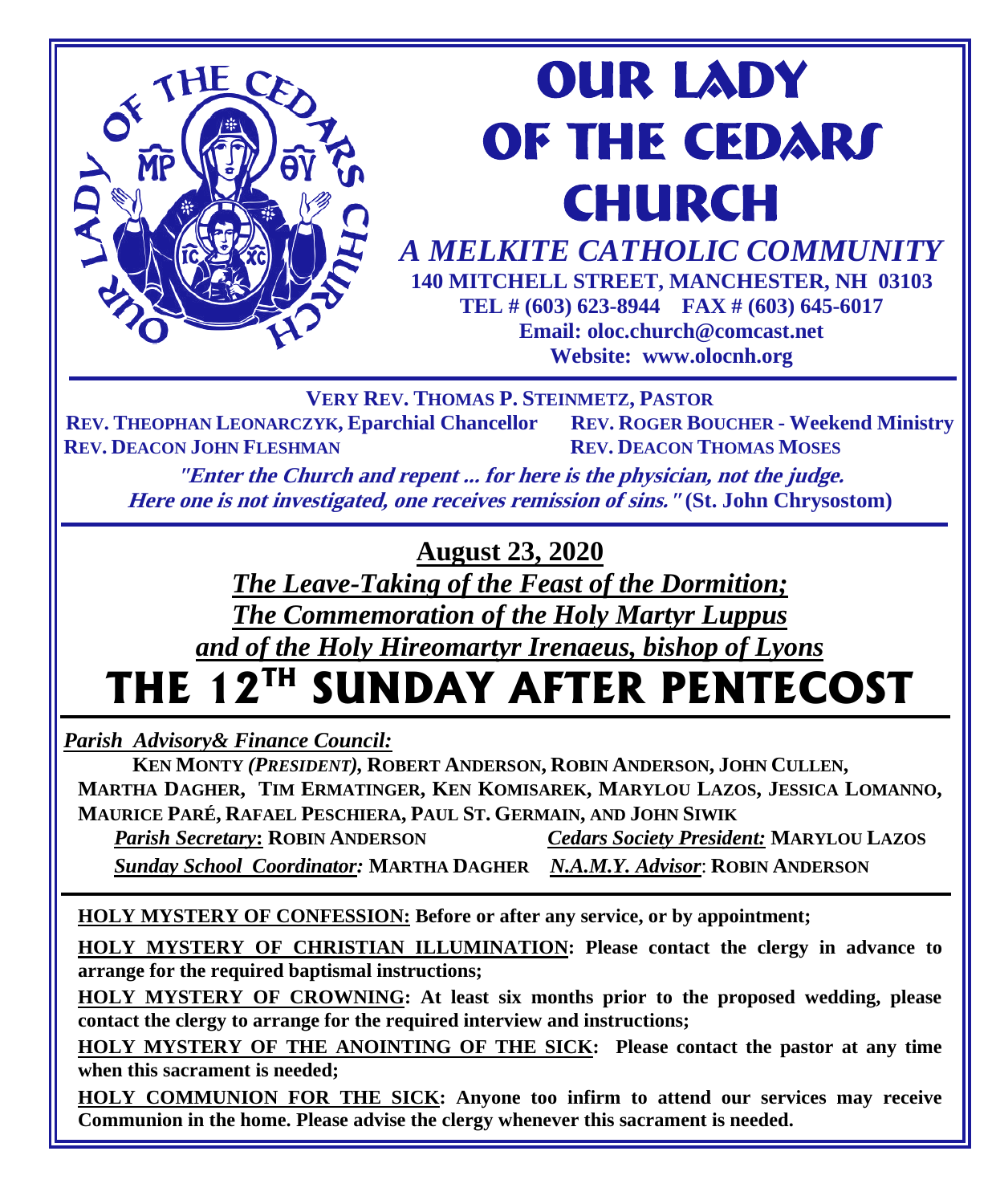# **THE ORDER OF TODAY'S LITURGY**

**The Troparion of the Resurrection** *(3rd Tone)* **Page 50**

### **The Troparion of the Dormition of the Theotokos** *(1st Tone):* **Page 16**

**Kondakion of the Dormition** *(2nd Tone):*

Neither death nor the tomb could hold the Mother of God, our Watchful Protrectress and our Unfailing Hope. Since she is the Mother of Life, Christ, who dwelt in her ever-virginal womb, lifted her up the eternal life.

> *THE PROKIMENON:* **SING PRAISE TO OUR GOD, SING PRAISE! SING PRAISE TO OUR KING, SING PRAISE!**

*All you peoples, clap your hands! Shout to God with cries of gladness!*

**Today's Readings: 1 Corinthians 15: 1-11 and Matthew 19: 16-26**

# **LITURGY INTENTIONS**

**Saturday (August 22) 4:30 PM:**

**For the repose of Dr. James Tenn, who fell asleep in the Lord on April 3, by his sister Almaz Ashooh, and Family**

For the repose of Deeb Elias (64<sup>th</sup>), John Abood (48<sup>th</sup>), Alice Elhady (14<sup>th</sup>), Juliette Attalla (30<sup>th</sup>), Esther Sanschagrin (28<sup>th</sup>), Minerva Lajoie (13<sup>th</sup>), **and Joseph George (50th)**



**Sunday (August 23) 10:30 AM: For the repose of Marco Enrique Peschiera, who fell asleep in the Lord last Monday, by his son Rafael and family**

**For the repose of Louise Komisarek (2nd Anniversary), by her son Ken**

**Next Saturday (August 29) 4:30 PM:** For the repose of Arthur Wright (48<sup>th</sup>), Dorothy Thomas (28<sup>th</sup>), Peter Fawaz (42<sup>nd</sup>), Charlie Stephen (62<sup>nd</sup>), Ruth Sahady (46<sup>th</sup>), Delia Wetmore (51<sup>st</sup>), **Nazira Wihby (32nd), Daniel Wihby (11th), and Isabel Pellerin (9th)**

> **Next Sunday (August 30) 10:30 AM: For the repose of Salwa Sleiman (4th Anniversary), by her daughter Najwa Moussoba and Family**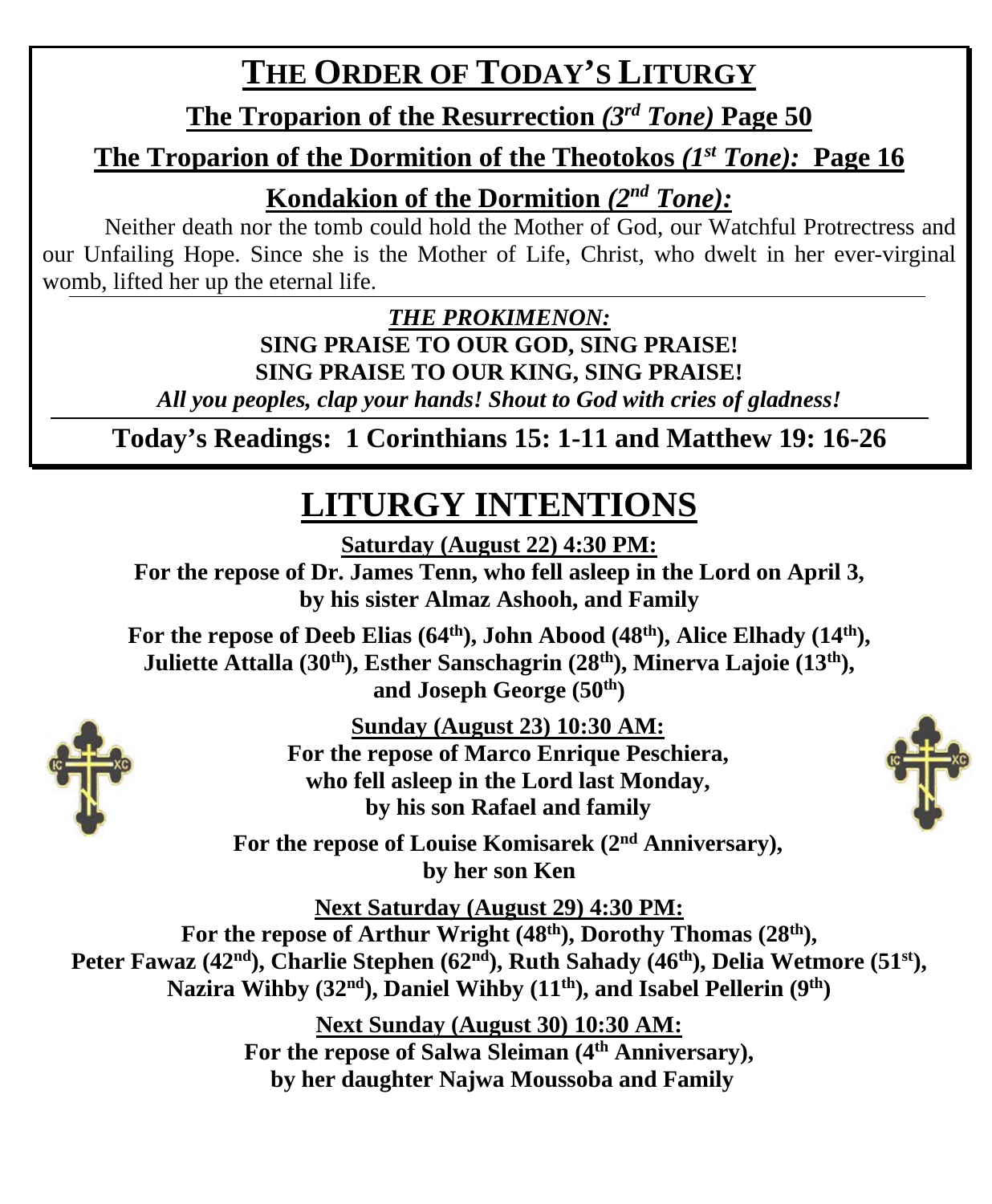## **MAHRAJAN 2020 WAS A GREAT SUCCESS!**

I would like to express my sincerest thanks to everyone who worked and supported the Mahrajan last week. Those who contributed to the success of this effort are too numerous to name individually, but to all involved, a most sincere "Thank you!"

I'm so proud of our parish for persevering, after all other fairs and festivals in our area decided to cancel due to COVID-19 restrictions. Compliance with State and local requirements required a lot of re-thinking. In spite of the adversity of getting a late start and having to re-think the Mahrajan from top to bottom, we were able to provide a wonderful and enjoyable event for the parish and for the city - and we were able to do it in a manner that was safe!

We would not have gone forward without full approval for all government agencies involved. We did not receive approval of our overall plan from the Manchester Health Department until about two weeks before the Mahrajan began, and we had final inspection from them only hours before we opened. The Health Department extremely impressed with our plan, and with our diligence in providing a safe environment for our patrons and praishioners.

This year the attendance and the profit (about \$30,000) was not record-setting, and yet we raised over \$5,000 for relief in Lebanon as a result of our festival! And so, all you members of Our Lady of the Cedars Church, stand proud for what we accomplished last weekend, and God bless you for always being there for your church!



# **Newborn in Christ!**

**The Servant of God. Roman William Waters** will receive the Holy Mysteries of Illumination - Baptism and Chrismation on Saturday afternoon and Holy Communion at the Saturday afternoon Divine Liturgy. Roman is the son of Jaime and Roseanne Waters. Congratulations to Roman and to all his family! May God grant them all many years in health and happiness.



## **Attendance Last Saturday 4:30 PM: 21 Sunday 10:30 SAM: 89 Last Weekend's Collection: \$1,111. 00**

*The average Sunday envelope donation: \$50.* **48** *The balance on our mortgage is: \$51,967.* **55**

|                      |            | <b>SERVICES FOR THE WEEK</b>                          |
|----------------------|------------|-------------------------------------------------------|
| <b>Wed., Aug. 26</b> | 7:00 PM    | <b>Vespers</b>                                        |
| <b>Fri., Aug. 28</b> | 7:00 PM    | Divine Liturgy: The Beheading of St. John the Baptist |
| <b>Sat., Aug. 29</b> | 4:30 PM    | Divine Liturgy: The Thirteenth Sunday after Pentecost |
| <b>Sun., Aug. 30</b> | 9:45 AM    | <b>Sunday Orthros</b>                                 |
| <b>Sun., Aug. 30</b> | $10:30$ AM | Divine Liturgy: The Thirteenth Sunday after Pentecost |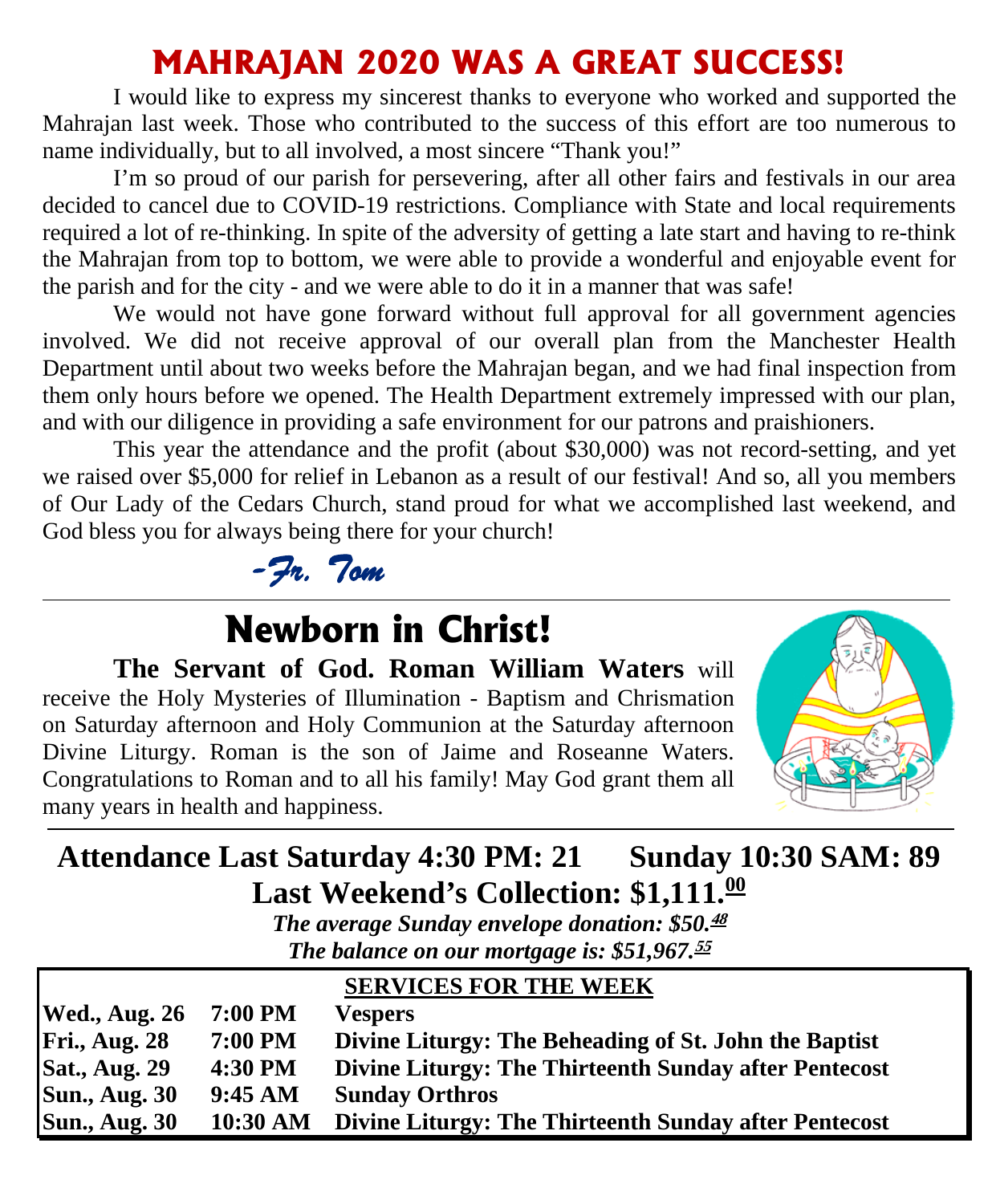**The Hieromartyr Irenaeus**, Bishop of Lyons, was born in the year 130 in the city of Smyrna (Asia Minor). He received there the finest education, studying poetics, philosophy, rhetoric, and the rest of the classical sciences considered necessary for a young man of the world.

His guide in the truths of the Christian Faith was a disciple of the Apostle John the Theologian, St Polycarp of Smyrna. St Polycarp baptized the youth, and afterwards ordained him presbyter and sent him to a city in Gaul then named Lugdunum [the present day Lyons in France] to the bishop Pothinus. After the Bishop Pothinus was martyred, St Irenaeus was chosen a year later (in 178) as Bishop of Lugdunum. "During this time," St Gregory of Tours (November 17) writes concerning him, "by his preaching he transformed all Lugdunum into a Christian city!"



When the persecution against Christians quieted down, the saint expounded upon the Orthodox teachings of faith in one of his fundamental works under the title: Detection and Refutation of the Pretended but False Knowledge. It is usually called Five Books against Heresy (Adversus Haereses).

At that time there appeared a series of religious-philosophical gnostic teachings. The Gnostics [from the Greek word "gnosis" meaning "knowledge"] taught that God cannot be born in human flesh, since matter is imperfect and manifests itself as the bearer of evil. They taught also that the Son of God is only an out-flowing ("emanation") of Divinity and that the world is not made by God Himself, but by the "Demiourgos," powers of the heavenly realm below God.

In refuting the heresy of Valentinus, St Irenaeus presented the Orthodox teaching of salvation. "The Word of God, Jesus Christ, through His inexplicable blessedness caused it to be, that we also, should be made that which He is ... ," taught St Irenaeus. "Jesus Christ the Son of God, through exceedingly great love for His creation, condescended to be born of a Virgin, having united mankind with God in His own Self." Through the Incarnation of God, creation becomes co-imaged and co-bodied to the Son of God. Salvation consists in the "Sonship" and "Theosis" ("Divinization") of mankind.

In the refutation of another heretic, Marcian, who denied the divine origin of the Old Testament, the St. Irenaeus affirmed the same divine inspiration of the Old and the New Testaments: "It is one and the same Spirit of God Who proclaimed through the prophets the precise manner of the Lord's coming," wrote the saint. "Through the apostles, He preached that the fullness of time of the had arrived, and that the Kingdom of Heaven was at hand."

St Irenaeus also taught that the bishops, as the successors of the Apostles, have received from God the certain gift of truth (Adv. Haer. 4, 26, 2). "Anyone who desires to know the truth ought to turn to the Church, since through Her alone did the apostles expound the Divine Truth. She is the door to life."

The exact date of the Saint's death is unknown. St Gregory of Tours, in his Historia Francorum, suggests that St Irenaeus was beheaded by the sword for his confession of faith in the year 202, during the reign of Severus.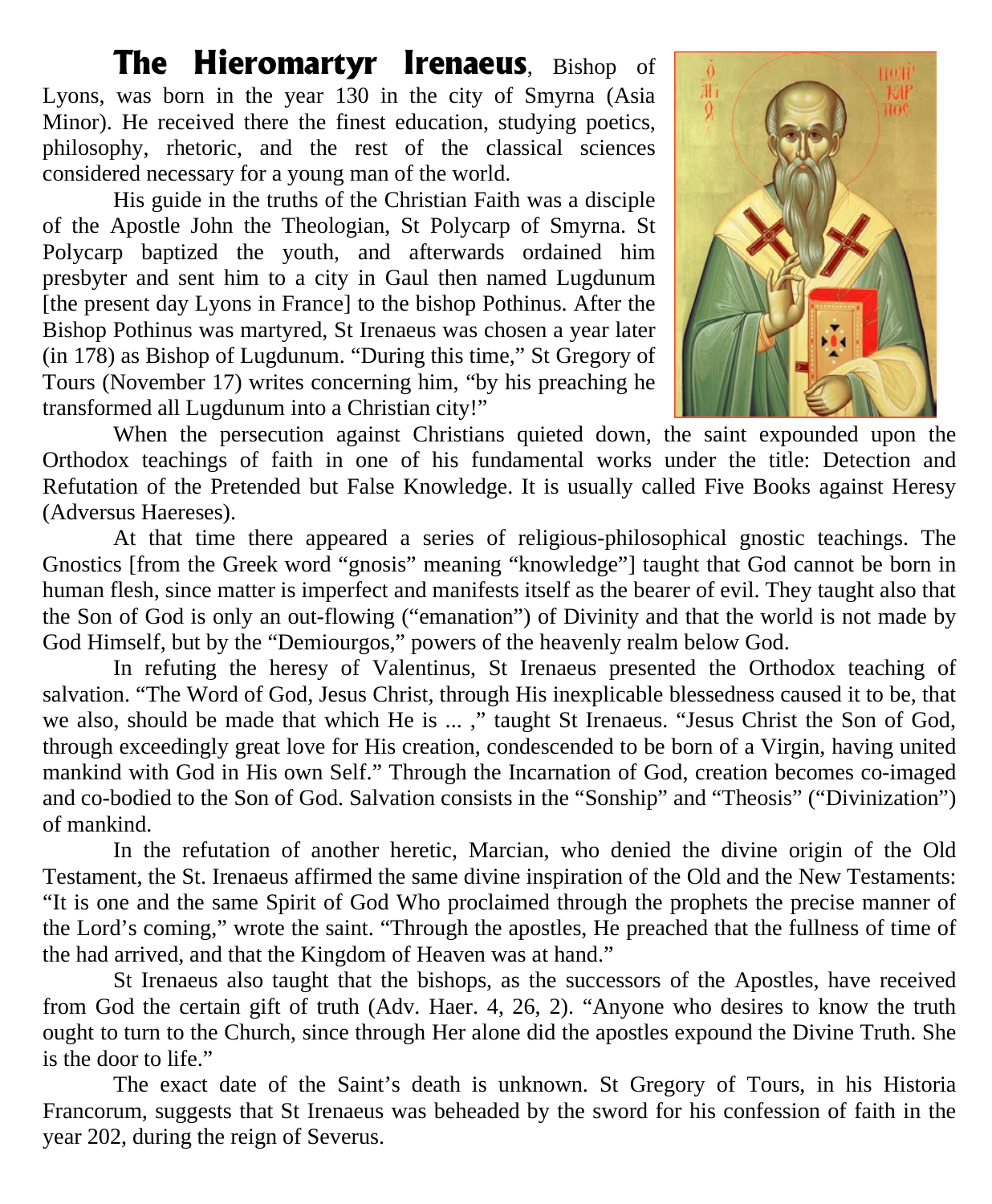# **In What Is Our Joy?**

THE THREE SYNOPTIC GOSPELS – Matthew, Mark and Luke – all record Christ's meeting with a rich young man who sought His guidance. The young man (Luke calls him a "ruler") seeks to know what to do to have eternal life. Christ responds by telling him to keep the commandments. When pressed to be more specific, the Lord begins by listing the Ten Commandments. Then He quotes the Great Commandment from Leviticus, "*You shall love your neighbor as yourself*."

The young man says that he has kept all these commandments from his youth and presses the Lord to tell him what more he should do. The Lord Jesus then attempts to lead him from a stage of merely being obedient to God's



commandments, to one of being in a relationship of love with God. Christ tells the young man what must happen "*If you want to be perfect*" (v. 21): he must give his wealth to the poor and follow Jesus as He went from place to place proclaiming the kingdom of God. The Lord offered this inquirer the chance to join the company of His disciples, to show that he preferred life with Christ to enjoying his possessions. The young man declined.

#### **What Does It Mean to Be Perfect?**

The Lord has held out this goal of "perfection" before, in the Sermon on the Mount. Being "perfect" seems an impossible task if we think it means absolute perfection without any fault or stain. In the Greek of the New Testament (and our Liturgy), however, to be "perfect" or to be "complete" might best be translated "to be all that we were meant to be:" living in the light of the Lord, walking in His way. Jesus pushed His hearers to go beyond the commandments to arrive at a more godly way of life.

The Lord then contrasted regard for God with attachment to one's belongings. They will ever be competing for a person's devotion; as Christ tells His listeners, "*Where your treasure is there your heart will be also*" (Mt 6:21). The path to perfection begins with making a choice between following Christ and devoting oneself to enjoying the things of the world. As He said so clearly, "*No one can serve two masters: for either he will hate the one and love the other, or else he will be loyal to the one and despise the other. You cannot serve God and mammon*" (Mt 6:24).

#### **Do I Serve Mammon?**

Most of us do not think that we are "serving mammon." We may even look down on the greedy or on people driven by addictions. Yes, there are people who "serve" money, drugs or sex. They may be slaves to alcohol or tobacco. We don't believe that we are controlled like that.

We may not be overly driven to making inordinate amounts of money, but we should consider that dependency on mammon takes many forms. We should become more conscious of how many of this world's riches we feel that we "need," that we "can't do without," from our morning coffee to the latest smart phone. We don't physically need these things; it is our ego that requires them. Is this not another form of serving mammon?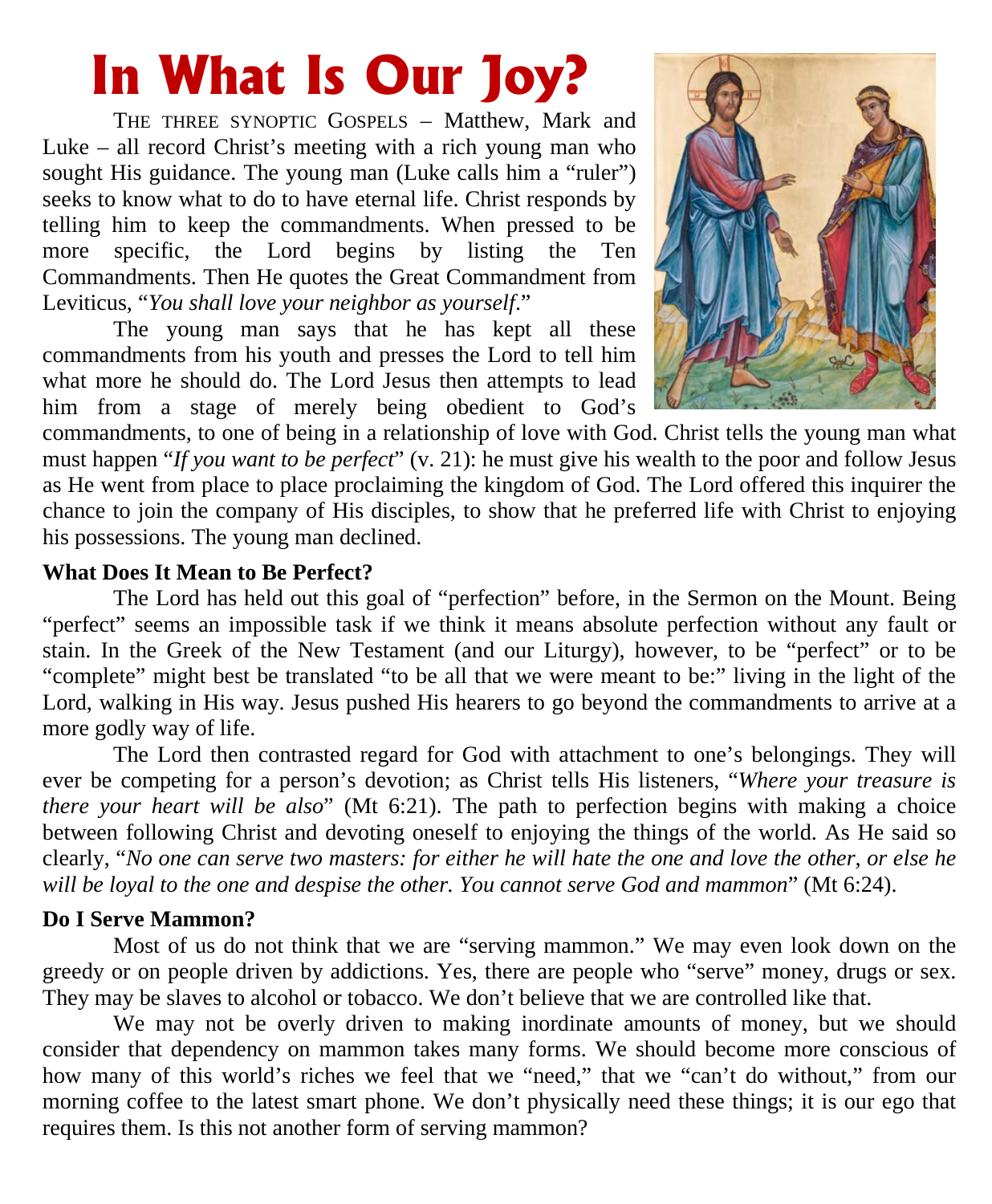To reflect on just how our ego may be tied to the things of this world, consider how difficult it is to fast for any length of time: how much we feel the loss of a favorite food and to what lengths we go to find a pleasing substitute. In addition, "mammon" can also include the non-material wealth of this world: power, prestige or social position. How do we feel when another is promoted over us, receives a bigger bonus or a more lucrative assignment. Serving mammon takes many forms and they all interfere in some way with our relationship to God.

#### **The Fathers on the Power of Mammon**

When St John Chrysostom commented on this Gospel passage, he noted that being devoted to the things of this world did not make you free. "The rich man is a slave, being subject to loss, and in the power of everyone wishing to do him harm" (Homily 46 on Matthew). Serving mammon is a form of slavery.

In another place, Chrysostom said, "If you see someone greedy for many things, you should consider him the poorest of all, even if he has acquired everyone's money. Be accustomed to judge poverty and affluence by the disposition of the mind, not by the substance of his possessions."

A century before and on another continent, St Cyprian of Carthage had said much the same thing. "The property of the wealthy holds them in chains… which shackle their courage and choke their faith and hamper their judgment and throttle their souls. They think of themselves as owners, whereas it is they rather who are owned: enslaved as they are to their own property, they are not the masters of their money, but its slaves."

#### **Asceticism and the Pursuit of Perfection**

The choice between serving God and mammon is at the heart of Christian asceticism, where making that choice is lived and experienced on a daily basis. It is most intensely observed by monastics, but also by Christians living in this world, married or single. A person living an ascetic life tries to distance himself or herself from being tied to the passing pleasures of the world so as to be more open to following Christ and living the life of God.

Our earthly attachments have no place in heaven. A recent installment in Dan Piraro's widely syndicated cartoon strip, *Bizarro*! makes this point. Two long-time residents of heaven are observing two younger ones. "Most of the new arrivals seem incapable of conversation," the eldest notes. "They just stare at their hands in despair," - but there are no electronic devices in heaven!

Yes, there are no electronic devices, no wealth, no cigarettes, no movies, no alcohol in heaven. To be without them would surely frustrate someone who has made enjoying these things the focus of life. Thus some Christian thinkers have observed that to be in heaven without the object of one's passions would actually be to dwell in hell.

But the differences between this age and the age to come are not really the point. Life with God, transformation into the image of God, begins *now*, with baptism. That life is meant to be experienced in ever deeper ways as we mature in the Christian life here, as well as in the life of the age to come. The Christian seeks to avoid anything which can captivate our minds and, at best, distract us from that relationship to God. Following Christ is meant to be the real source of our joy here on earth, as well as in the world to come. Serving Christ in worship and ministering to Him in the needy should be our joys, rather than obligations to be gotten through as quickly as possible. The Christian life, to paraphrase St Catherine of Siena, is meant to be "heaven all the way to heaven."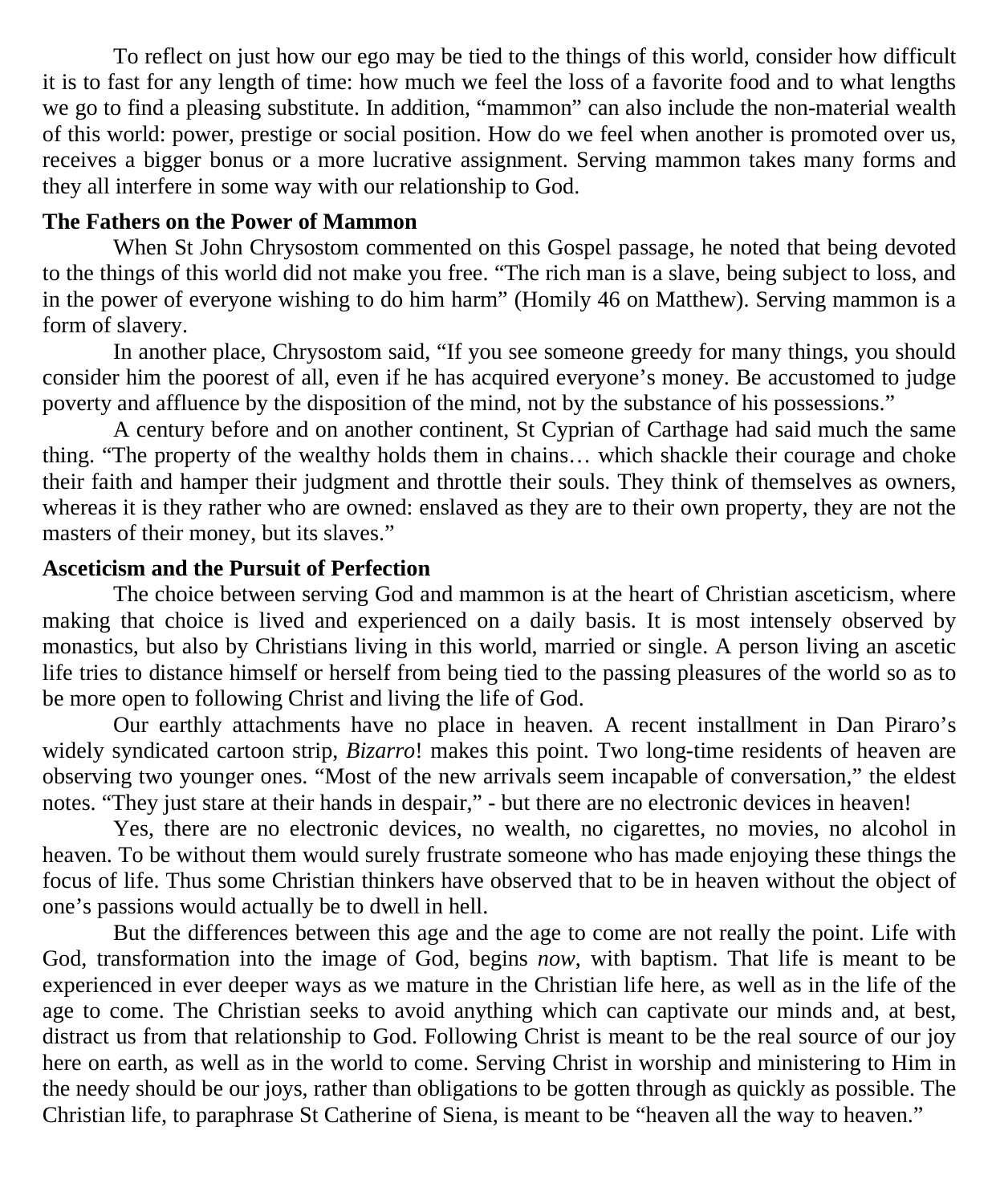

### **The Beheading of the Prophet and Forerunner John the Baptist** *This day will be commemorated with a celebration of Divine Liturgy on Friday at 7 PM.*

Following the Baptism of the Lord, St John the Baptist was locked up in prison by Herod Antipas, the Tetrarch (ruler of one fourth of the Holy Land) and governor of Galilee. The prophet of God John openly denounced Herod for having left his lawful wife, the daughter of the Arabian king Aretas, and then instead cohabiting with Herodias, the wife of his brother Philip (Luke 3:19-20). On his birthday, Herod made a feast for dignitaries, the elders and a thousand chief citizens. Salome, the daughter of Herod, danced before the guests and charmed Herod. In gratitude to the girl, he swore to give her whatever she would ask, up to half his kingdom.

The girl on the advice of her wicked mother Herodias asked that she be given the head of John the Baptist on a platter. Herod became apprehensive, for he feared the wrath of God for the murder of a prophet. He also feared the people, who loved the holy Forerunner. But because of the guests and his careless oath, he gave orders to cut off the head of St John and to give it to Salome.

According to Tradition, the mouth of the dead preacher of repentance once more opened and proclaimed: "Herod, you should not have the wife of your brother Philip." Salome took the platter with the head of St John and gave it to her mother. The frenzied Herodias repeatedly stabbed the tongue of the prophet with a needle and buried his holy head in a unclean place. But the pious Joanna, wife of Herod's steward Chuza, buried the head of John the Baptist in an earthen vessel on the Mount of Olives, where Herod had a parcel of land. (The Uncovering of the Venerable Head is celebrated February 24). The holy body of John the Baptist was taken that night by his disciples and buried at Sebastia, there where the wicked deed had been done.

After the murder of St John the Baptist, Herod continued to govern for a certain time. Pontius Pilate, governor of Judea, later sent Jesus Christ to him, and Herod mocked Him. (Luke 23:7-12). The judgment of God came upon Herod, Herodias and Salome, even during their earthly life. Salome, crossing the River Sikoris in winter, fell through the ice. The ice gave way in such a way that her body was in the water, but her head was trapped above the ice. She remained trapped until that time when the sharp ice cut through her neck. Her corpse was not found, but they brought the head to Herod and Herodias, as once they had brought them the head of St John the Baptist. The Arab king Aretas, in revenge for the disrespect shown his daughter, made war against Herod. The defeated Herod suffered the wrath of the Roman emperor Caius Caligua (37-41) and was exiled with Herodias first to Gaul, and then to Spain.

The Church established August 29 as the day for commemorating the Beheading of St John the Baptist. It is a strict fast day because of the grief of Christians at the violent death of the saint. In some Orthodox cultures pious people will not eat food from a flat plate, use a knife, or eat food that is round in shape on this day.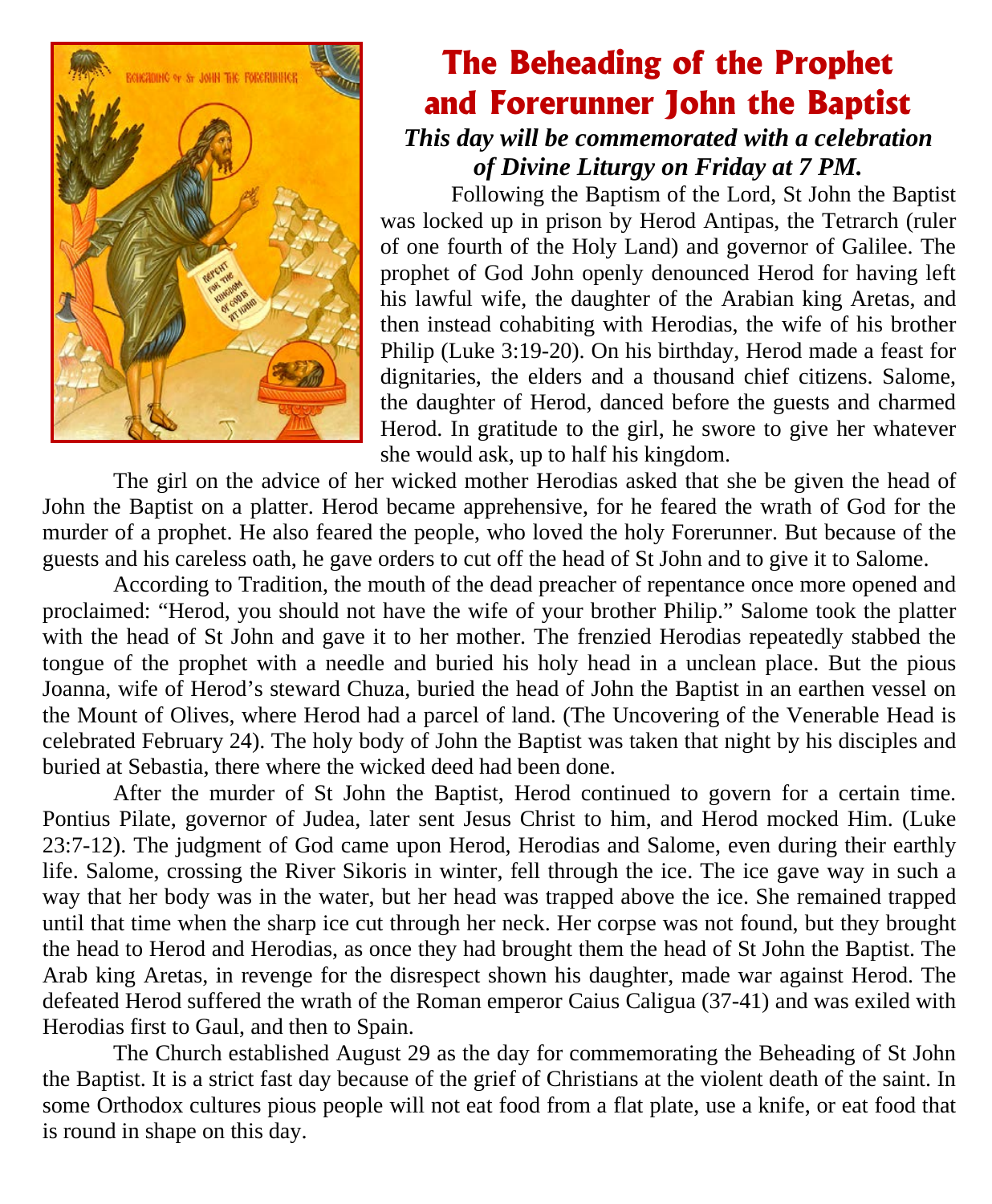*Please remember* to pray for the health and protection of Genevieve Allen, Donna Andruskiewicz, Olivia Aragon, Erin Baroody, Michael Baroody, Anthony Blando, Helena Burkush, Fr. Michael Carl, Danielle Caron, Michael Cavanaugh, Meghan Connors, Sarah Dagher, Sher Farrow, Julie Fregeau, Peter Fregeau, John Gallagher, Marguerite Ganem, Mary Ann Garvey, Loretto Gauvin, Arthur Goldberg, Bonnie Gomez, Laurice Haddad, Nick Haddad, Lucille Harper, Laura Jorba, Leila Khoury, Shirley Lanoue, Sarah Lavery, Susan Latvis, Diana Lebel, Haley Lesmerises, Ramona Matias, Susan Merrill, Maria Moser, Joanne Nader, Mimi Nasser, Alfred Nasr, Afef Nasr, Jessica Nehme, Raymond Nehme, Samira Nehme, Stefan Notter, Steven O'Leary, Ellen Osgood, Richard J. Palazollo II, Alice Paymant, MaryJo Pond, Noreen Pond, Ellen Powell, Michael Proulx, Sheila Quinn, Daniel Quintal, Deborah Roberts, Julia Rose, Kara Salvas, Barbara Schultz, Iris Angelina Velasquez, Gina Walcott, Catherine Waldron, George Webber, Martha Webber, Angela Wise, and Marilyn Whitmore.

**If you are visiting our church,** our parish family is delighted to welcome you here! If you would like to know more about the Melkite Catholic Church, check out the brochure entitled *"Welcome to this Holy House,"* located on the table in the back of the church.

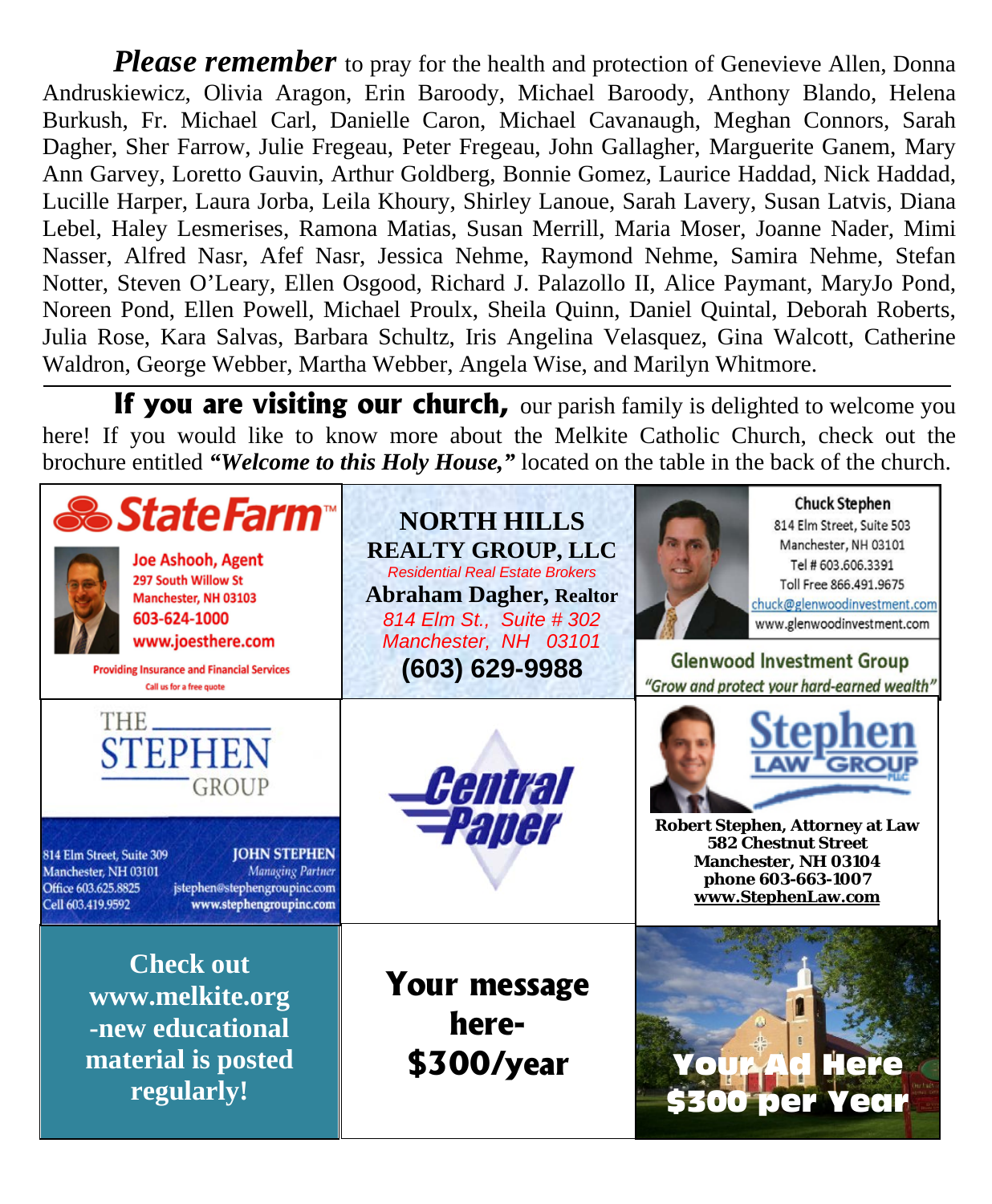### **Sunday's Readings:**

#### **From the 1st Epistle of St. Paul to the Corinthians (15: 1-11)**

BRETHREN, I remind you of the Good News I preached to you, and which you received, and in which you stand, through which also you are being saved, if you hold fast to it as I preached it to you — otherwise you would have believed in vain. For I delivered to you first of all what I had also received: that Christ died for our sins according to the Scriptures, and that He was buried, and that He rose again the third day according to the Scriptures, and that He appeared to Kephas, and after that, to the Twelve. Then He was seen by more than five hundred brethren at one time, many of whom are still with us, while some have fallen asleep. After that, He was seen by James, then by all the apostles, and last of all, as by one born out of due time, He was seen also by me.

For I am the least of the apostles, and am not worthy to be called an apostle, because I persecuted God's Church. But by God's grace, I am what I am, and His grace in me has not been fruitless — in fact, I have labored more than any of them, yet not I, but God's grace with me. Whether it be I or they (who speak), this is what we preach, and this you have believed.

#### **الرسالة (1 كورنثس 15 : 11-1)**

يا اخوة، أَذكَّرُكمُ الانجيلَ الذي بشَّرتكم به، وقبلتموه وانتم ثابتون فيه، وتخلُصونَ به ايضاً إِنْ حافظتم عليه ੍ كما بشَّرتُكم به، إِلاَّ أَنْ تكونوا قد آمنتُم باطلاً. لأني سلَّمتُ اليكم اولاً ما قد تسلمتُه انا ايضاً: أَنَّ المسيحَ ماتَ من أجلِ خطايانا، على ما في الكتب، وأَنّهُ قُبر، وأَنه قام في اليومِ الثالثِ على ما في الكتب، وأَنَّه نراءَى لكيفا ثم للاثنـي عشر . ثم تراءى لأكثرَ من خمسِ مئةِ اخٍ معاً، اكثرهم باقٍ حتى الآن، وبعضُهم رقدوا. ثم نراءى ليعقوبَ، ثمّ لجميعِ الرسل. وأخرَ الكلِّ نراءى لي انا ايضاً كأنه للسُّقط. لأني انا اصغرُ الرسل، بل لستُ اهلاً لأن أُسمَّي رسولاً، لكوني قد اضطهدتُ كنيسةَ الله. غير اني بنعمةِ اللهِ صرتُ على ما انا عليه، ونعمتُه التي فيَّ لم تكن باطلة، بل تعِبتُ اكثر من جميعِهم، ولكن لا أَنا بل نعمهُ اللهِ التي معي. فسوءٌ كنتُ انا أم اولئكَ، هكذا نكررُ وهكذا أمنتم.<br>.